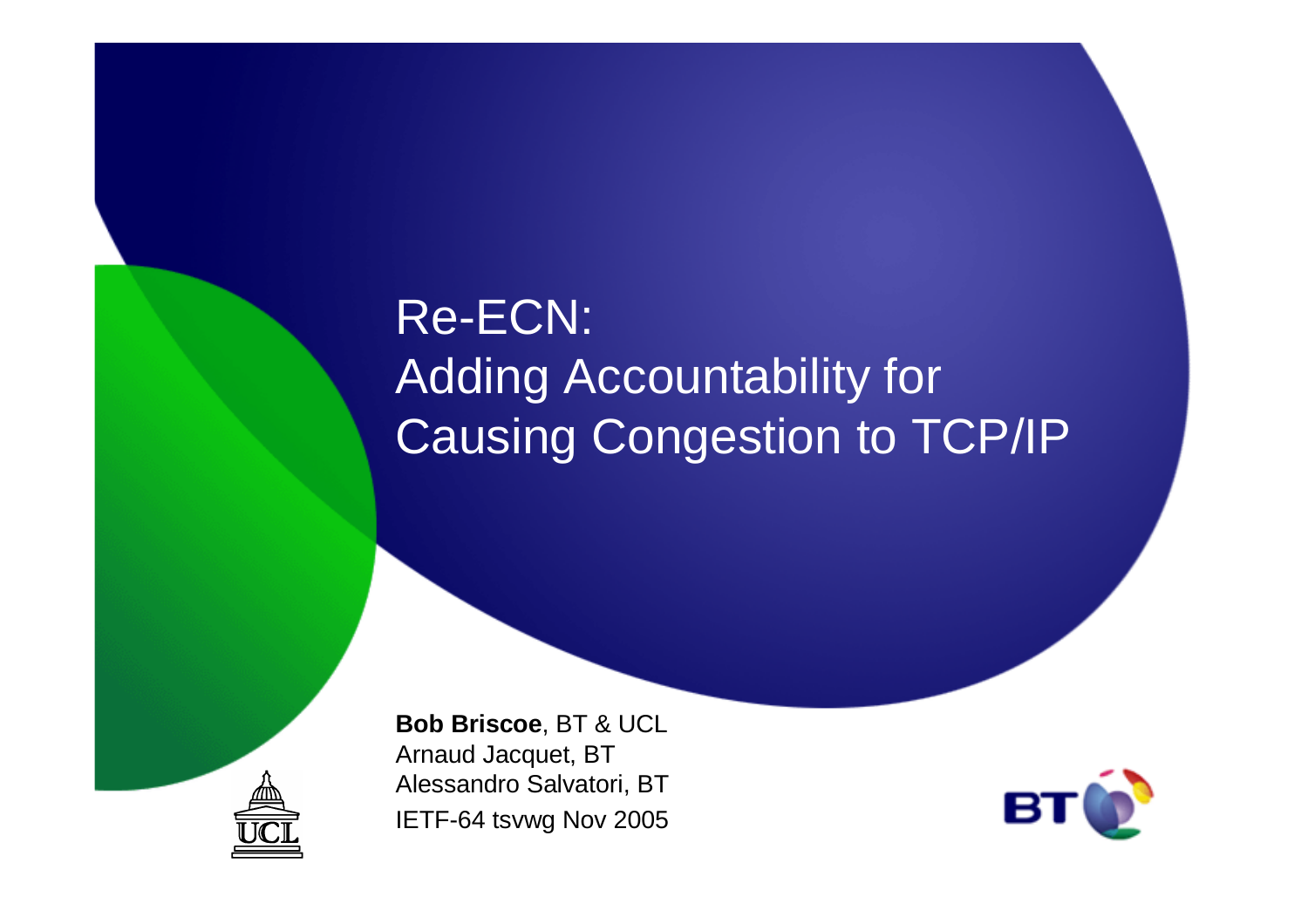# initial draft

- • IETF-63 Paris July 05
	- •new research results (SIGCOMM'05) using ECN nonce codepoints
	- TSVWG chair asked for our proposal by IETF-64
	- $\bullet$ hold ECN nonce (RFC3540) at experimental status
- • re-ECN: adding accountability for causing congestion to TCP/IP
	- •**initial draft:** draft-briscoe-tsvwg-re-ecn-tcp-00.txt \*
	- •**other formats:** www.cs.ucl.ac.uk/staff/B.Briscoe/pubs.html#retcp
	- •**ultimate intent:** standards track (hope for working group draft soon)
	- •**intent today:** get you excited enough to read it, and break it
	- • **status:** haven't simulated this 2-bit IPv4/v6 proposal yet
		- our simulations based on a multibit ECN IPv6 extension header

\* changed 2 field names since draft-00 – new terminology in this presentation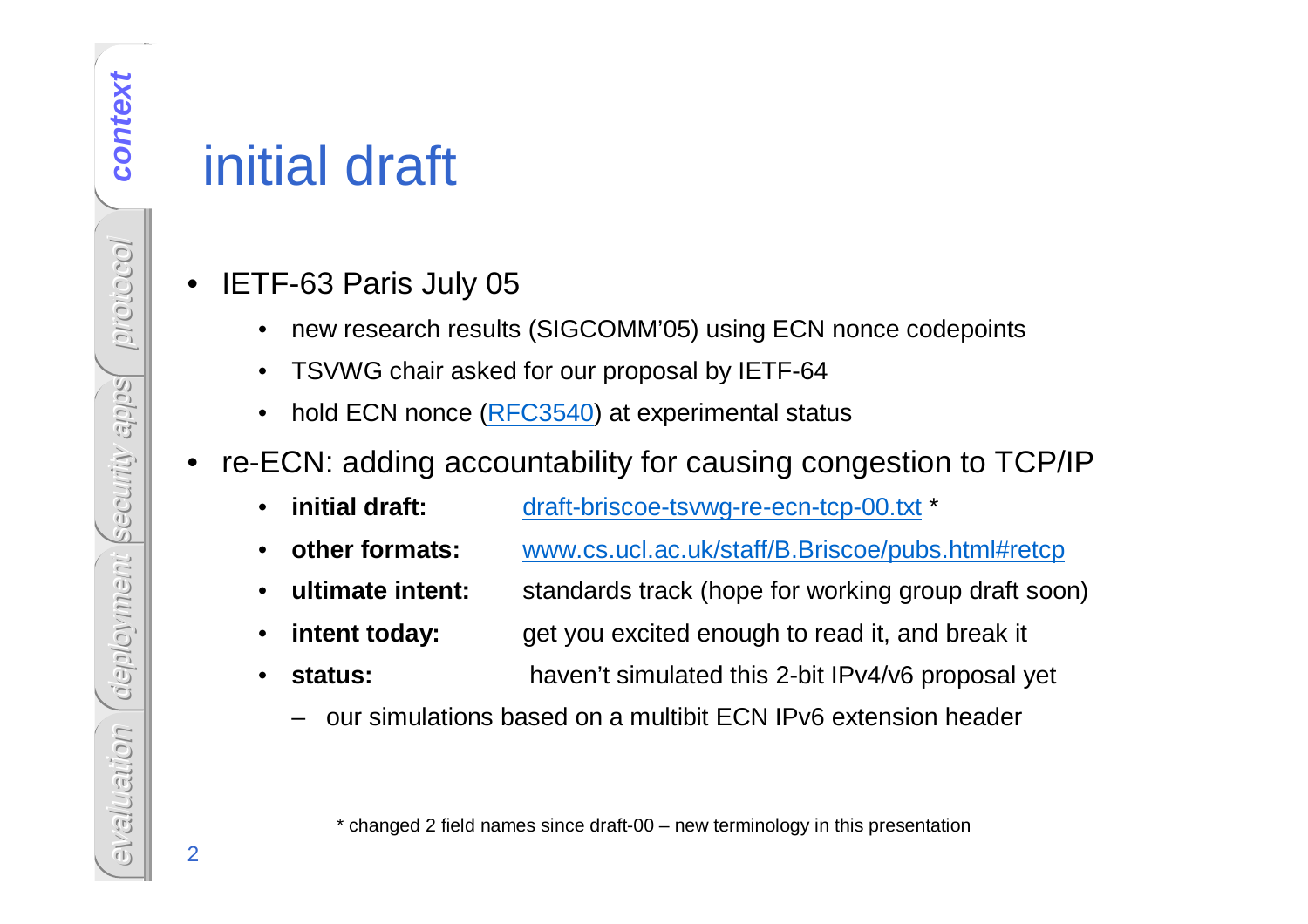### the problem: accountability for causing congestion

### • main concern

- •non-compliance with e2e congestion control (e.g. TCP-friendly)?
- •how can ingress netwk detect whole path congestion? police cc?
- not just per-flow congestion response
	- $\bullet$  **smaller:** per-packet
		- single datagram 'flows'
	- • **bigger:** per-user
		- a congestion metric so users can be held accountable
		- 24x7 heavy sources of congestion, DDoS from zombie hosts
	- • **even bigger:** per-network
		- a metric for holding upstream networks accountable if they allow their users to congest downstream networks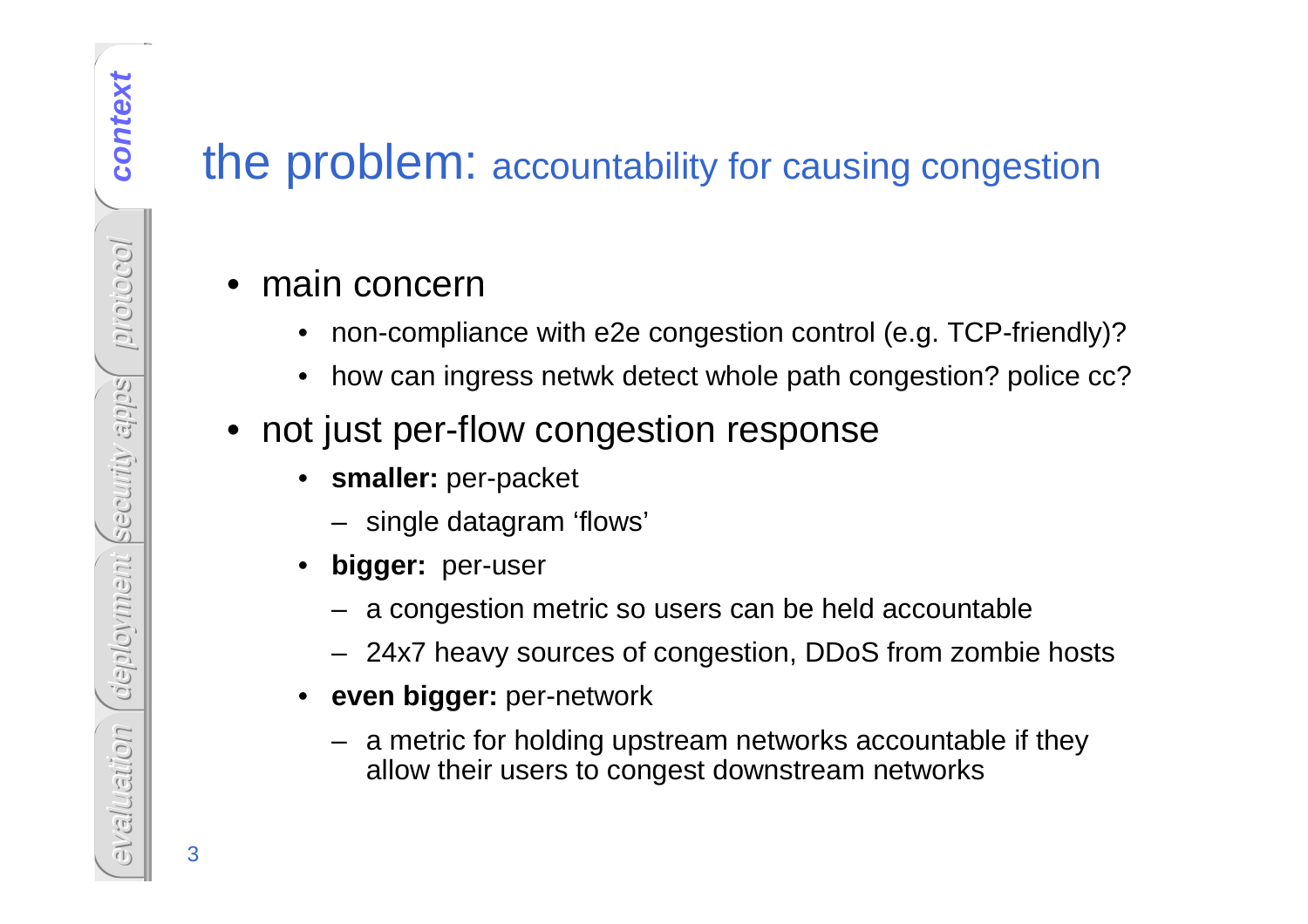# previous work



- •detect high absolute rate [commercial boxes]
	- •but nothing wrong with high rate at low congestion
- •sampled rate response to *local* congestion [RED + sin bin]
	- •but congestion typical at both ends (access networks)
- •transport control embedded in networks [ATM]
	- •but limits behaviours to those standardised by network operators
- •• *honest* senders police feedback from rcvrs [ECN nonce]
	- •but not all senders are community spirited (VoIP, video, p2p?, DoS)
- per-packet, per-user & per-network congestion policing
	- •minimal previous work

context **context**protocol deplowment security apps security apps deployment evaluation evaluation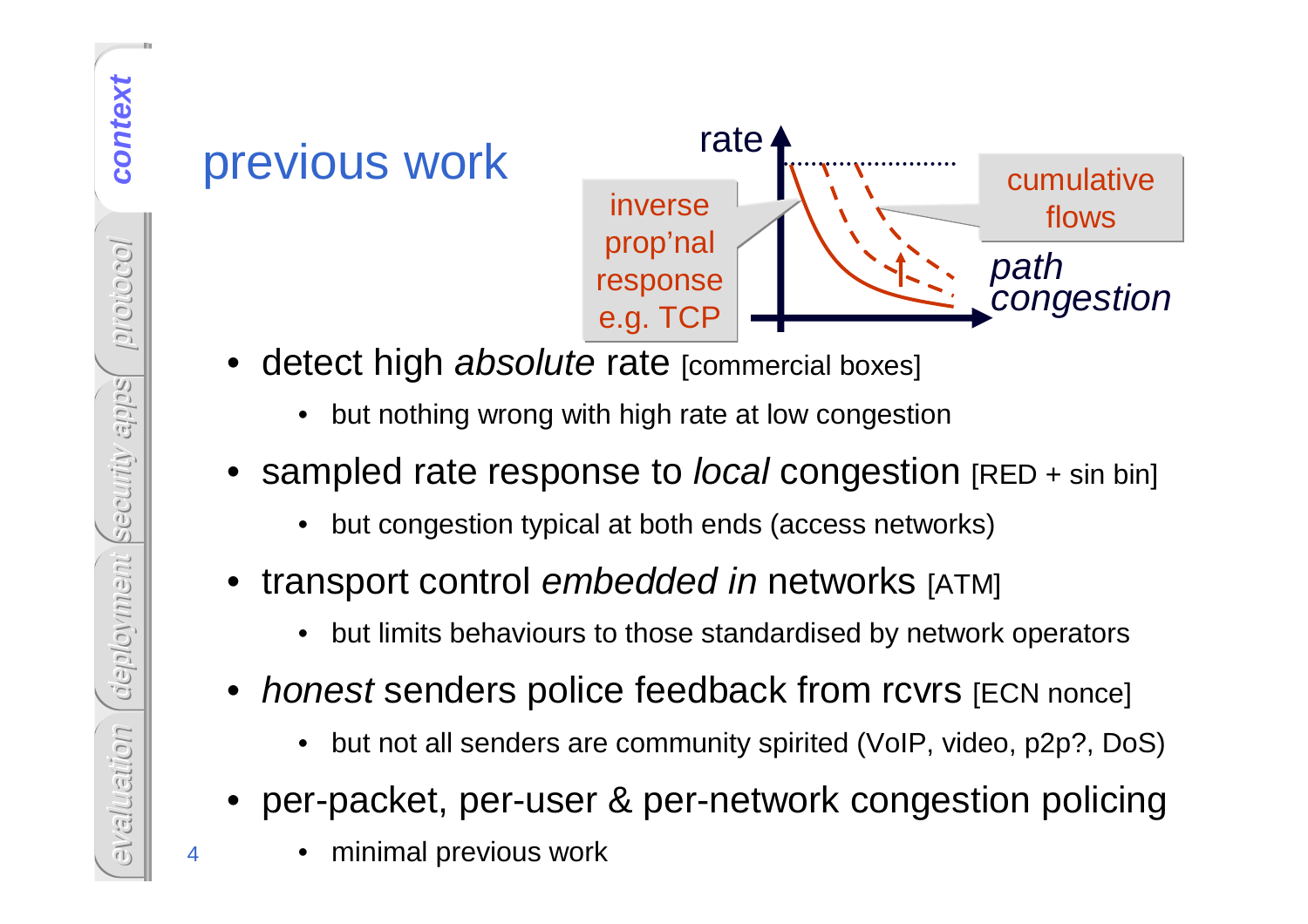# basic idea (IP layer)

| code-<br>point | standard<br>designation |
|----------------|-------------------------|
| 00             | not-ECT                 |
| 10             | ECT(0)                  |
| 01             | ECT(1)                  |
|                | CΕ.                     |

 $\bullet$  sender re-inserts congestion feedback into forward data: "re-feedback"

on every **Echo-CE** from transport (e.g. TCP)

sender sets **ECT(0)**else sets **ECT(1)**

• and new Feedback-Established (FE) flag

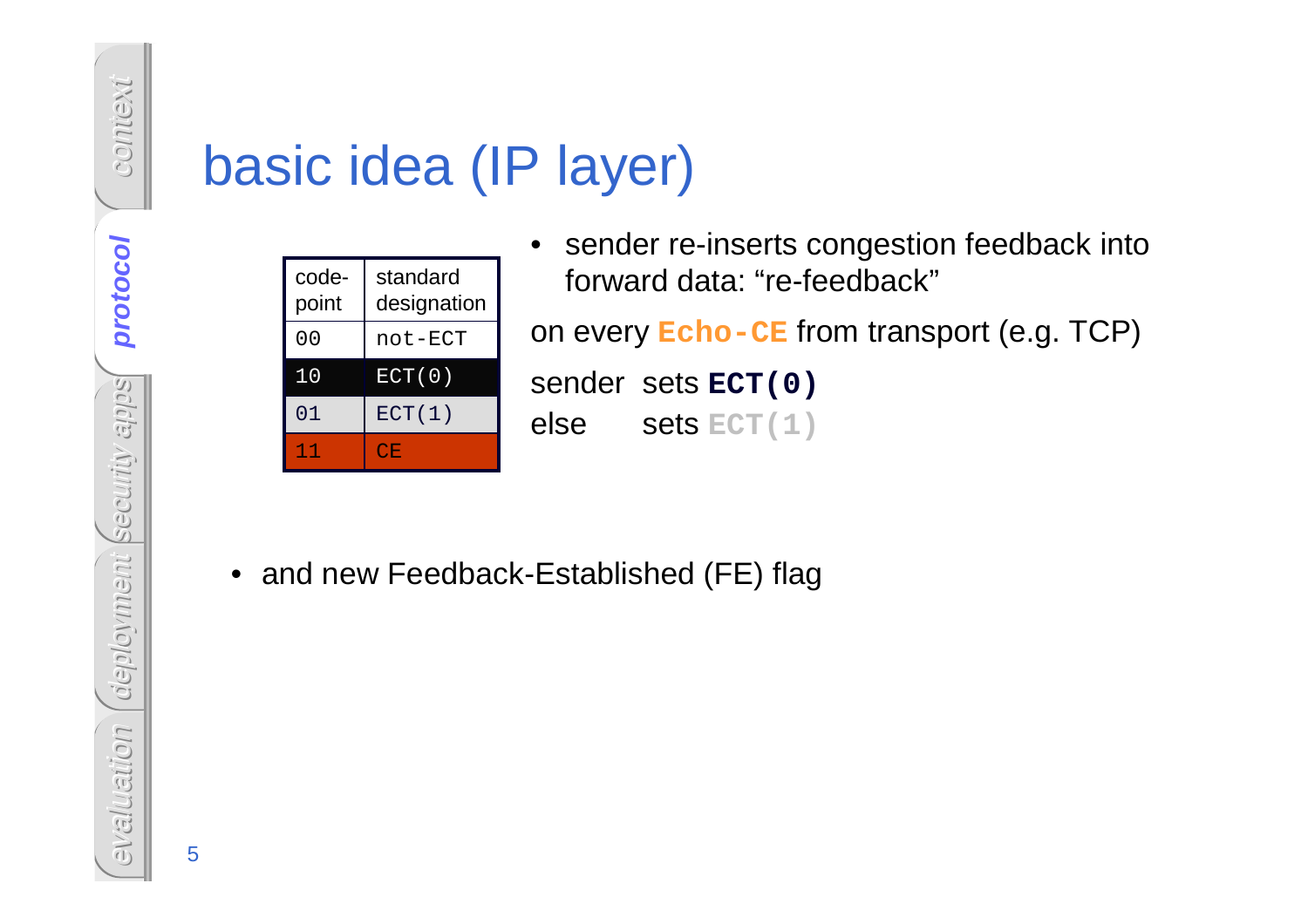# context protocol **protocol** deployment security apps security apps deployment evaluation evaluation

**ECN** 

(recap)

11

01

10

00

codepoint

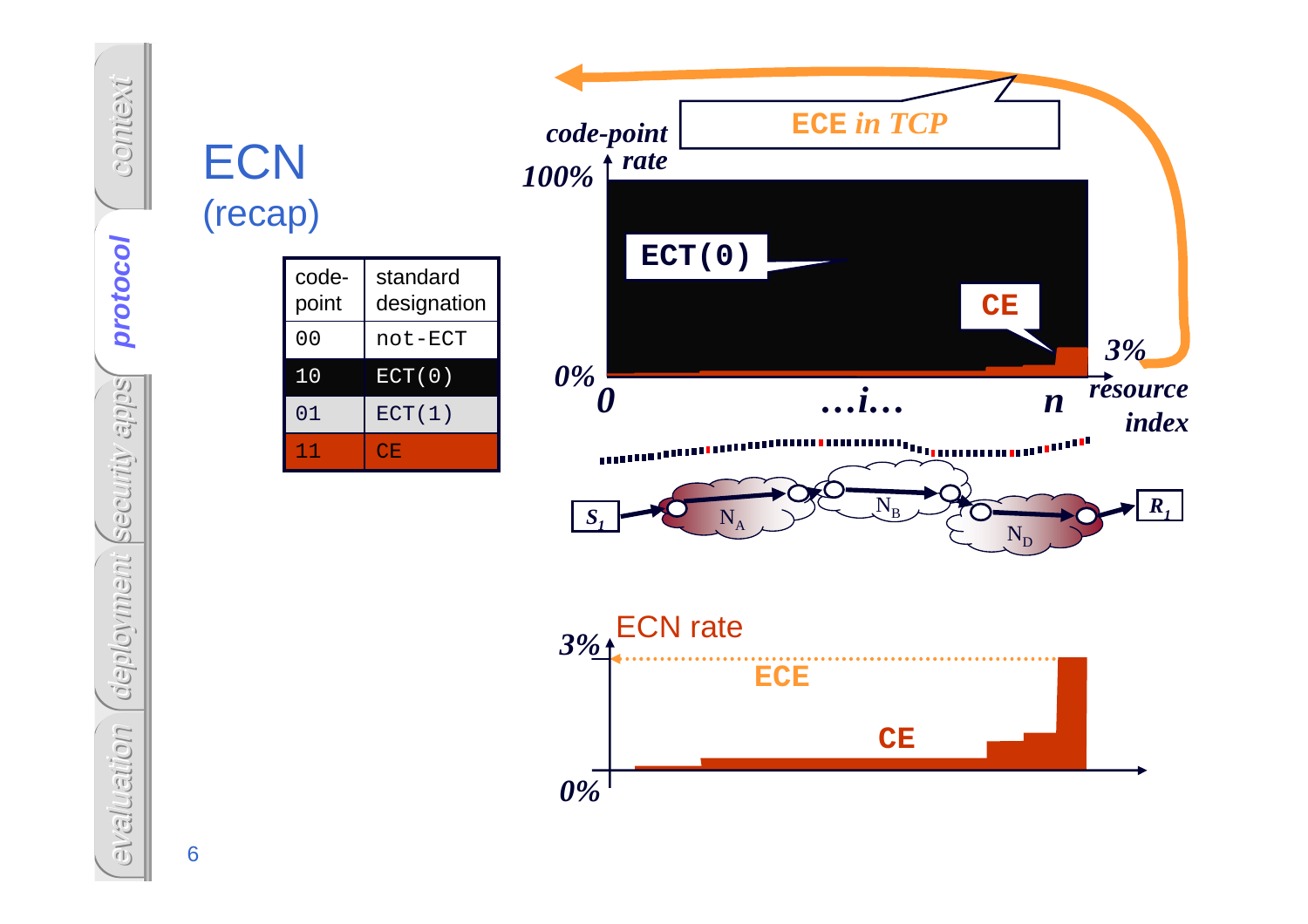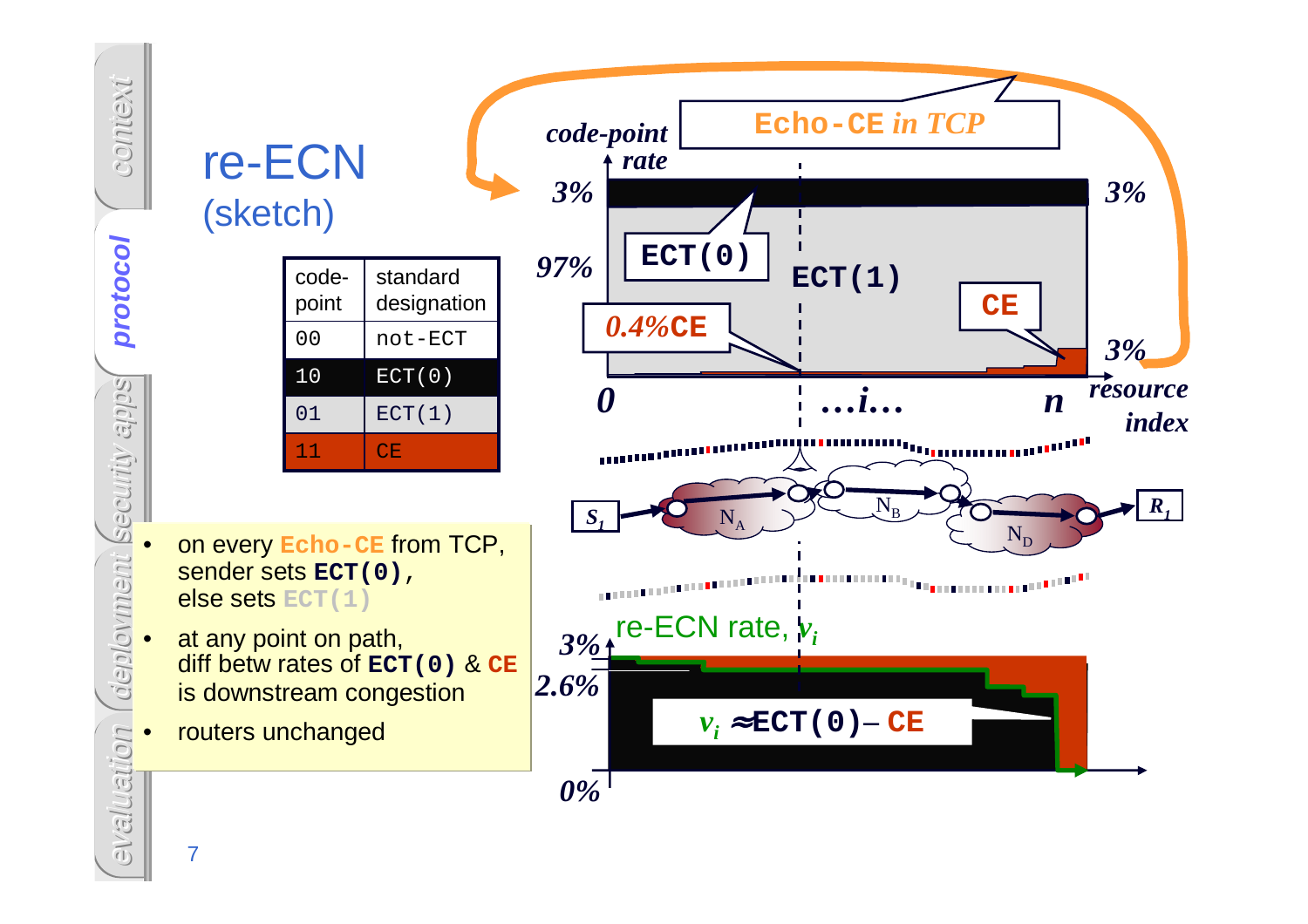# incentive framework(user-network)

- • packets carry view of downstream path congestion to each router
- **security aps** • so ingress can police rate response
	- using path congestion declared by sender
	- • won't snd or rcv just understate congestion?
	- • no – egress drops negative balance



8

context

protocol

security aps

deployment

evaluation

evaluation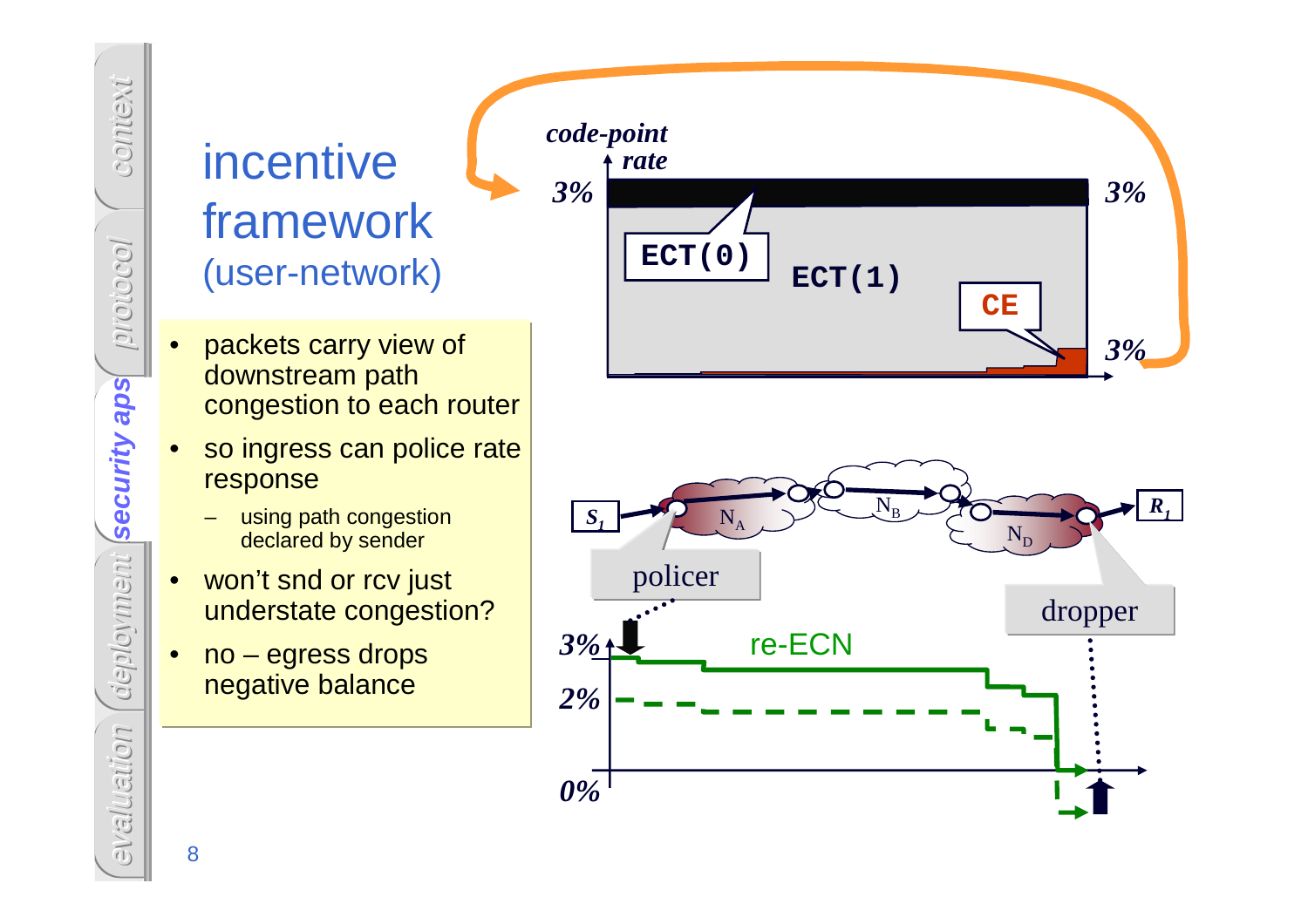

evaluation evaluation

9

context

protocol

security aps

deployment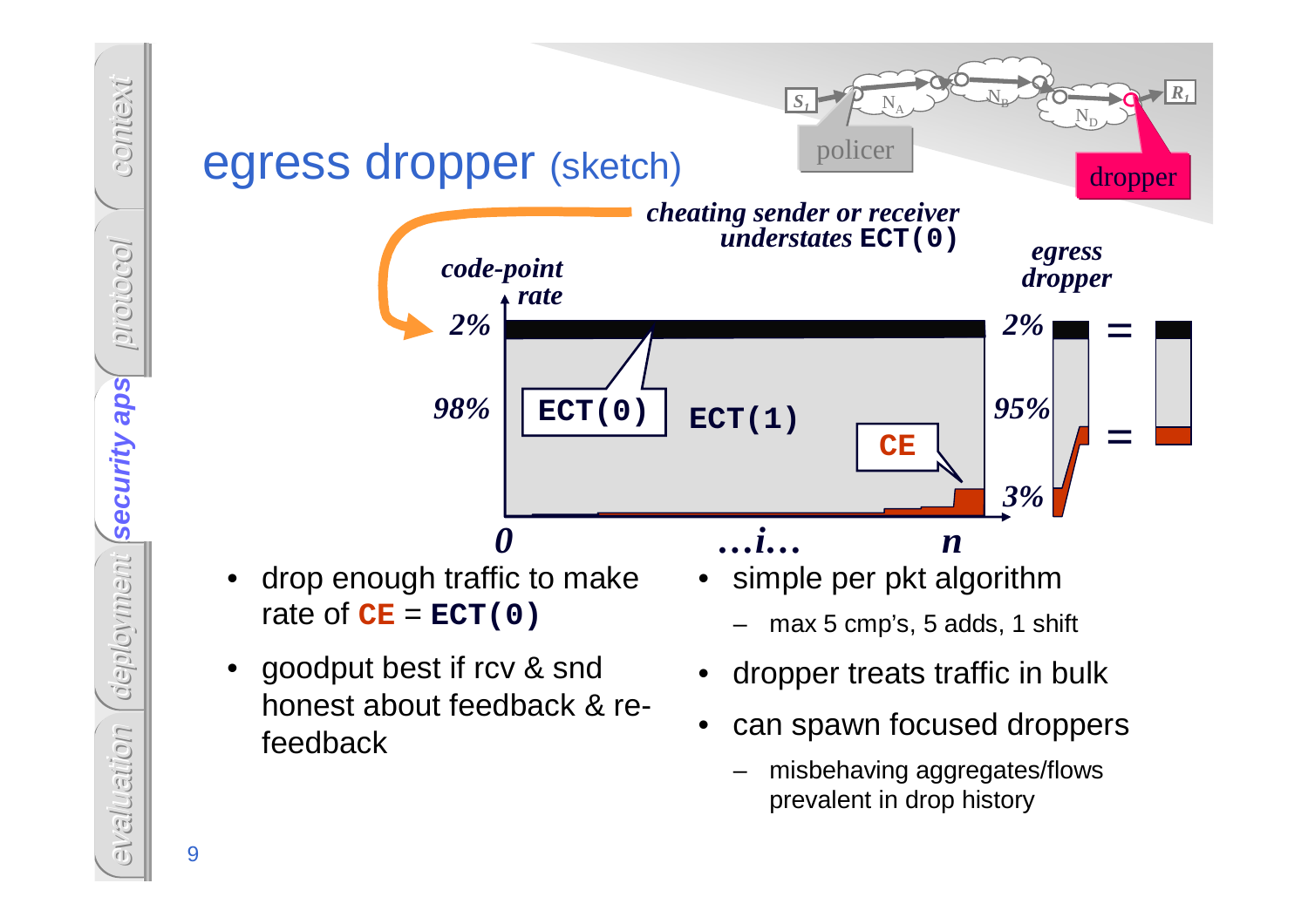•



NA

*S*

*1*

 $\boldsymbol{\mathsf{N}}$ B

> ND

> > dropper

*R1*

- 
- token bucket implementation: drop whenever empties



- • above equations are conceptual, in practice can re-arrange
	- •you get *1/p* by counting bytes between **ECT(0)** marks
	- •high perf. root extraction per **ECT(0)** mark challenging (like pulling teeth)
- •for RTT need sister proposal for 're-TTL' (tba)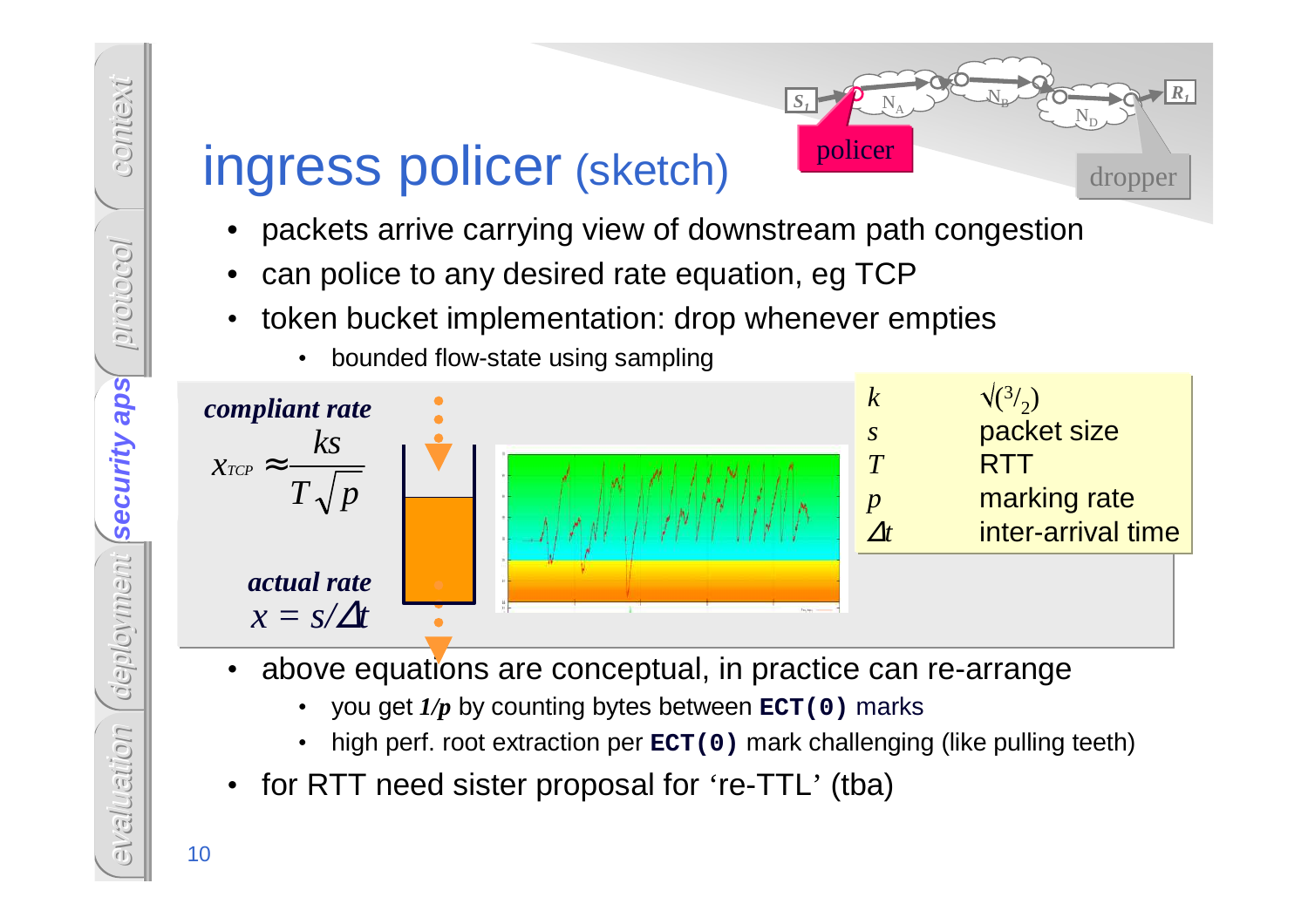- -
- 
- -
- -

*0%*

£

£

 $\bf N$ D *<sup>R</sup>1*

- $\bf N$   $\bf A$  $\bf N$ B*S 1*
	- re-ECN, *v 3% <sup>i</sup>*
- accountability for congestion<br>
other applications<br>
 congestion-history-based policer (congestion cap)<br>
 throttles causes of past heavy congestion (zombies, 24x7 p2p)<br>
 DDoS mitigation<br>
 QoS & DCCP profile flexibility<br>

get charged more

context protocol security aps deployment **security aps**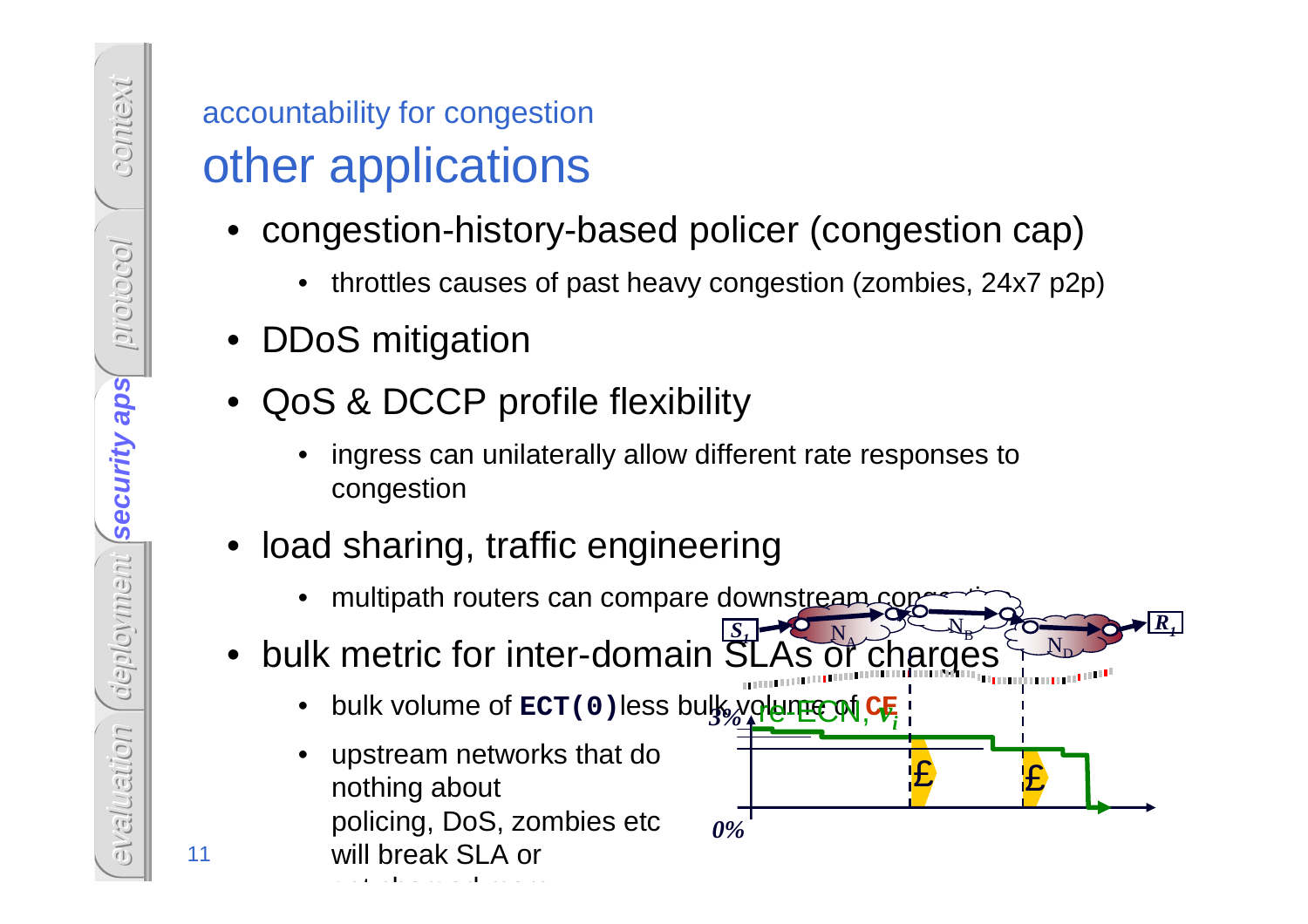- re-ECN TCP capability handshake in draft
- feedback established (FE) flag in IPv4 header or IPv6 extension
	- future-proofing if short flows or single datagrams dominate traffic mix
	- •FE flag only set by sender, only read by re-ECN security apps
	- $\bullet$ leave FE=0 at flow start
	- if packet has FE=0, don't include its ECN marking in bulk averages
	- sender incentive to be truthful about FE flag
	- bit 48 (Currently Unused) flag in IPv4 header?
- TCP flow start specifics in draft
- •guidelines for adding re-ECN to other transports in draft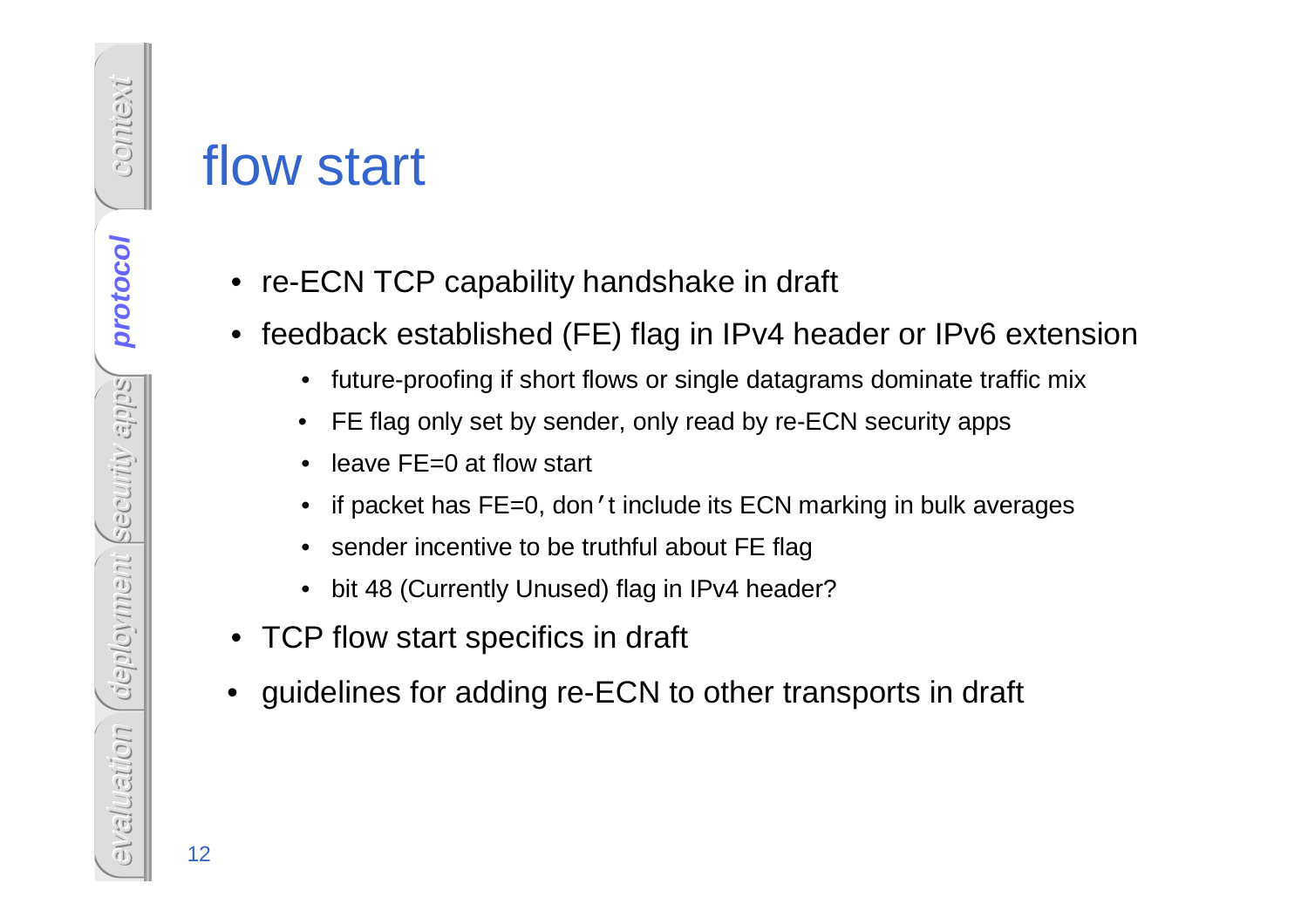# evaluation 13<br>
evaluation 13re-ECN incremental deployment<br>
• only REQUIRED change is TCP sender behaviour<br>
• precision only if receiver is re-ECN capable too<br>
• optional compatibility mode for 'legacy' ECN rcvrs<br>
• incline

- 
- •precision only if receiver is re-ECN capable too
- optional compatibility mode for 'legacy' ECN rcvrs
	- inclined to leave it out (so few Legacy-ECN hosts out there)
- no change from ECN behaviour for
	- $\bullet$ routers
	- •tunnels
	- •IPsec
	- •middleboxes etc
- add egress droppers and ingress policers over time
	- •policers not necessary in front of trusted senders

context protocol security apps deployment **deployment**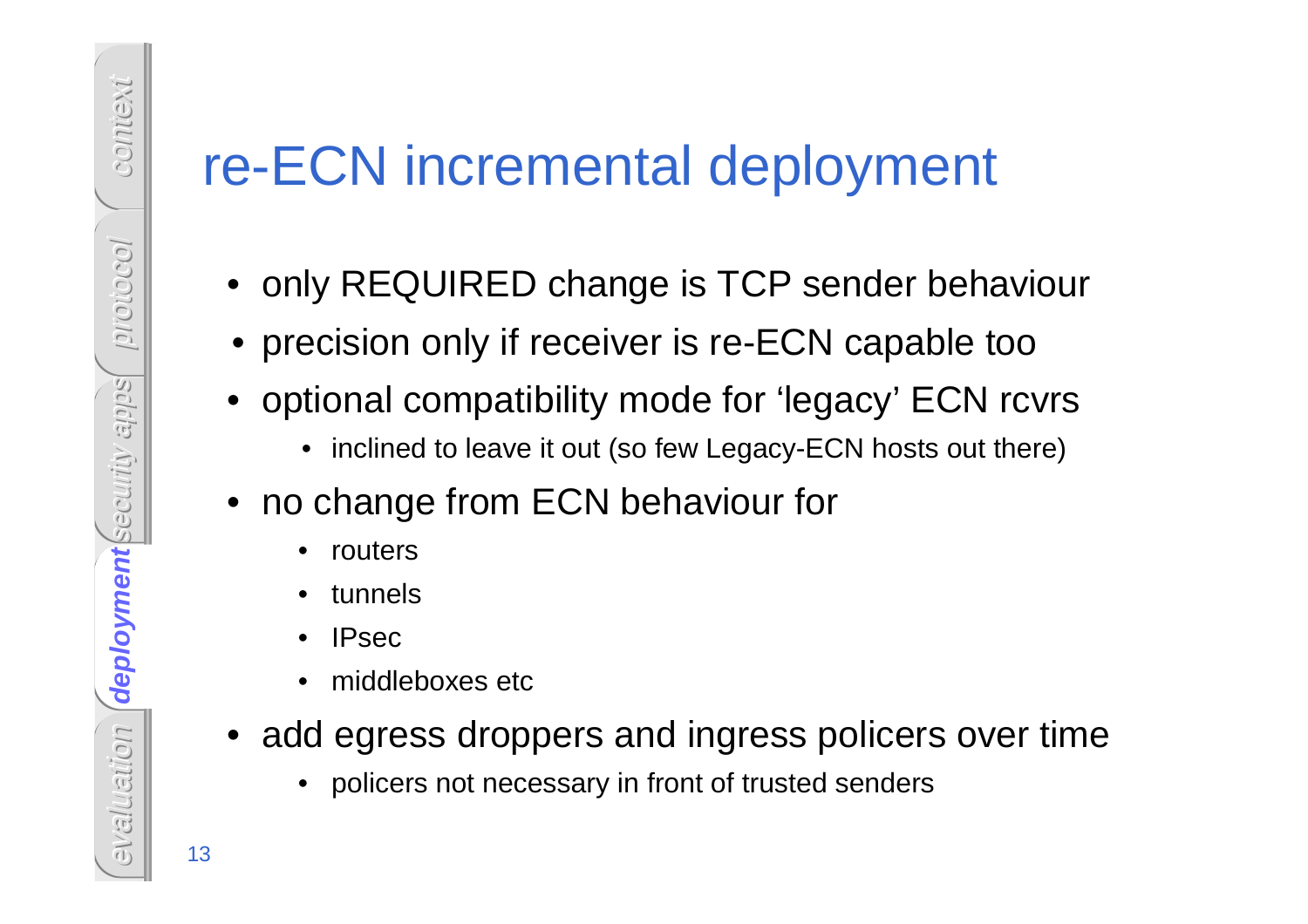# **FE-ECN deployment transition**<br>
• if legacy firewalls block FE=1, sender falls back to FE=0<br>
• FE=0 on first packets anyway, so see connectivity before setting FE=1<br>
• if sender has to wrongly clear FE=0, makes dropper ov

- -
	-
- - -
	-
	-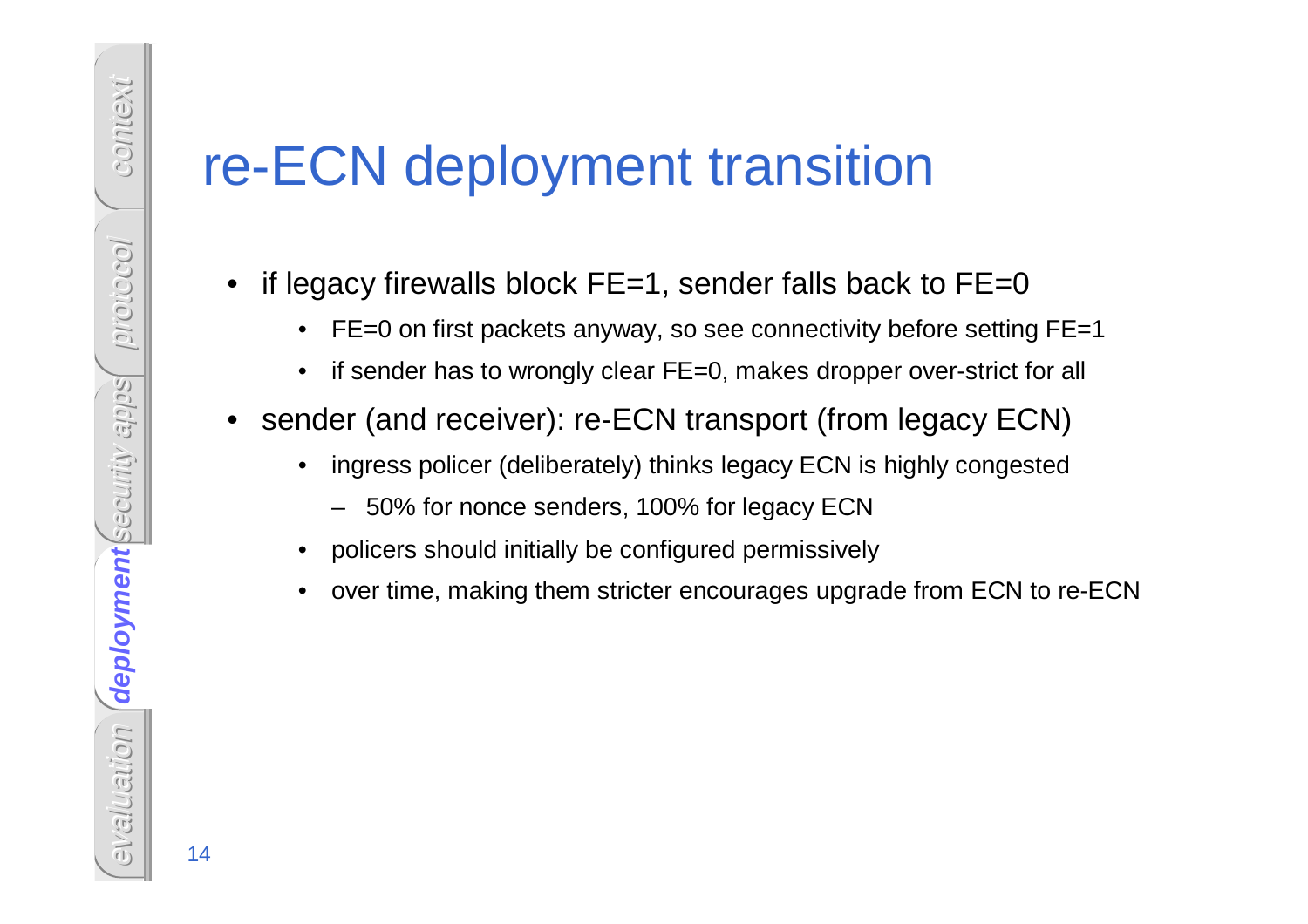- 
- 

- 
- 
- -
	-
	-
- -
- -
- -
- ingress access operators: policer<br>• if downstream networks hold upstream<br>accountable (above)<br>• ingress will want to police its heavy &<br>• malicious users<br>• ingress on choose to the limit Net FCT.
	- -

# evaluation 15re-ECN deployment incentives • access network operators • revenue defence for their QoS products • can require competing streaming services over best efforts to buy the right to be unresponsive to congestion • egress access operators: dropper • can hold upstream neighbour networks accountable for congestion they cause in egress access • without egress dropper, border congestion could be understated • ingress access operators: policer • if downstream networks hold upstream accountable (above) • ingress will want to police its heavy & malicious users • ingress can choose to rate-limit Not-ECT • backbone networks • unless hold upstream accountable will be held accountable by downstream • vendors of policing equipment • network operators invite to tender • sender (and receiver): re-ECN transport (from Not-ECT) • network operator pressure encourages OS vendor upgrades (sweetener below) • Not-ECT rate-limits (above) encourage user upgrades • end device OS vendors • network operators hold levers (policers) to everyone gains from adding accountability to TCP/IPexcept the selfish and malicious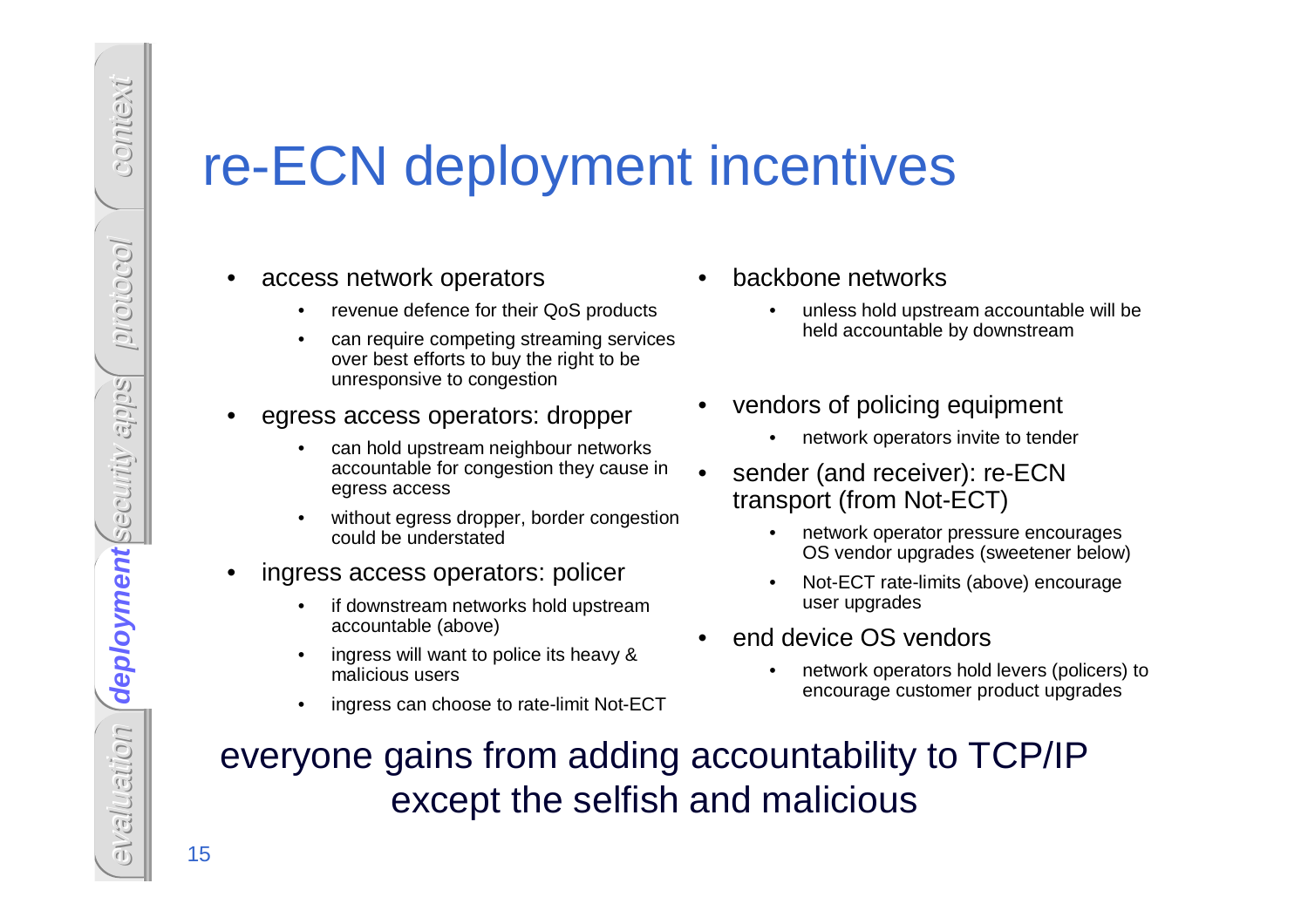- -
	-
	-
	-
	-
	-
- 
- -
- -
	-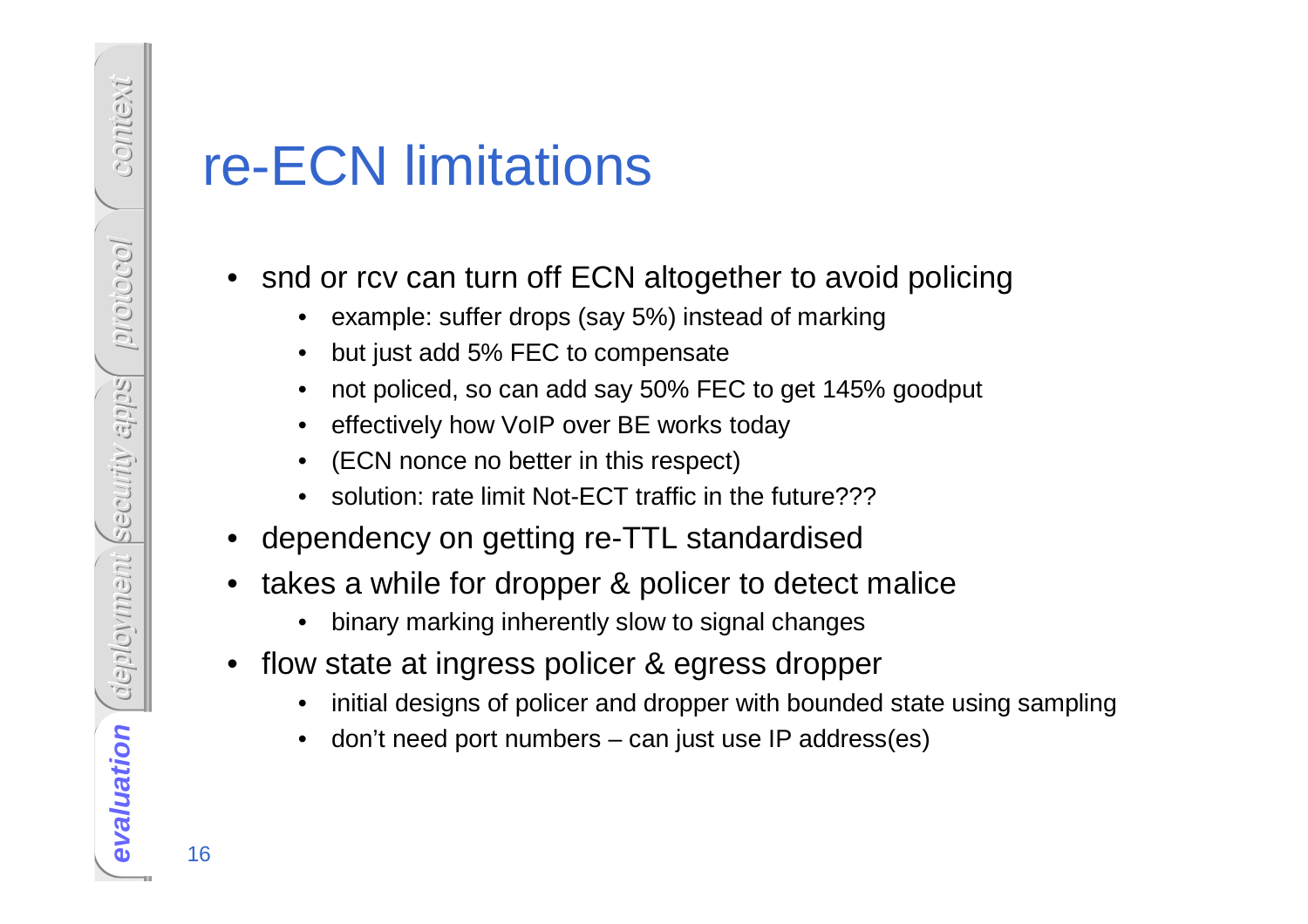- - long-standing weakness of the Internet architecture
	- •re-ECN appears to be a simple architectural fix in 1.5 bits
- •main weakness with binary marking is attack detection speed
- • request that ECN nonce is held as experimental
	- •nonce only useful if sender polices receiver on behalf of network
	- •re-ECN allows networks to police both sender and receiver and each other
	- •re-ECN offers other accountability uses
	- •but community needs time to assess
- • makes ECN deployment more likely
	- •change tied to new capabilities/products
	- •not just performance enhancement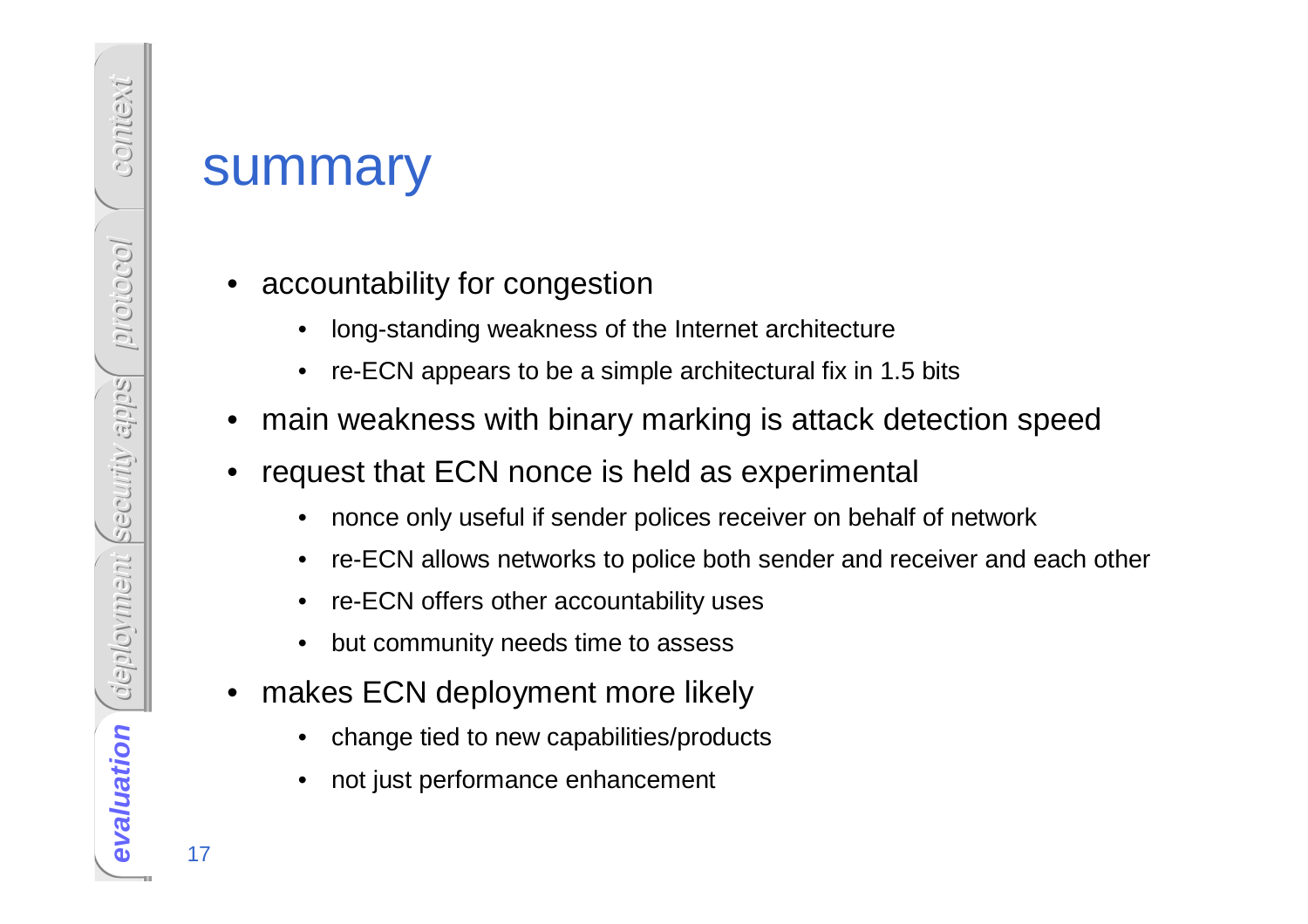- -
- 
- -
- Plans in IETF<br>
 finish re-ECN draft<br>
 curently the text runs out after the TCP/IPv4 protocol spec<br>
 re-TTL draft<br>
 informational draft<br>
 on security applications, incl performance<br>
 we strongly encourage review on th
	-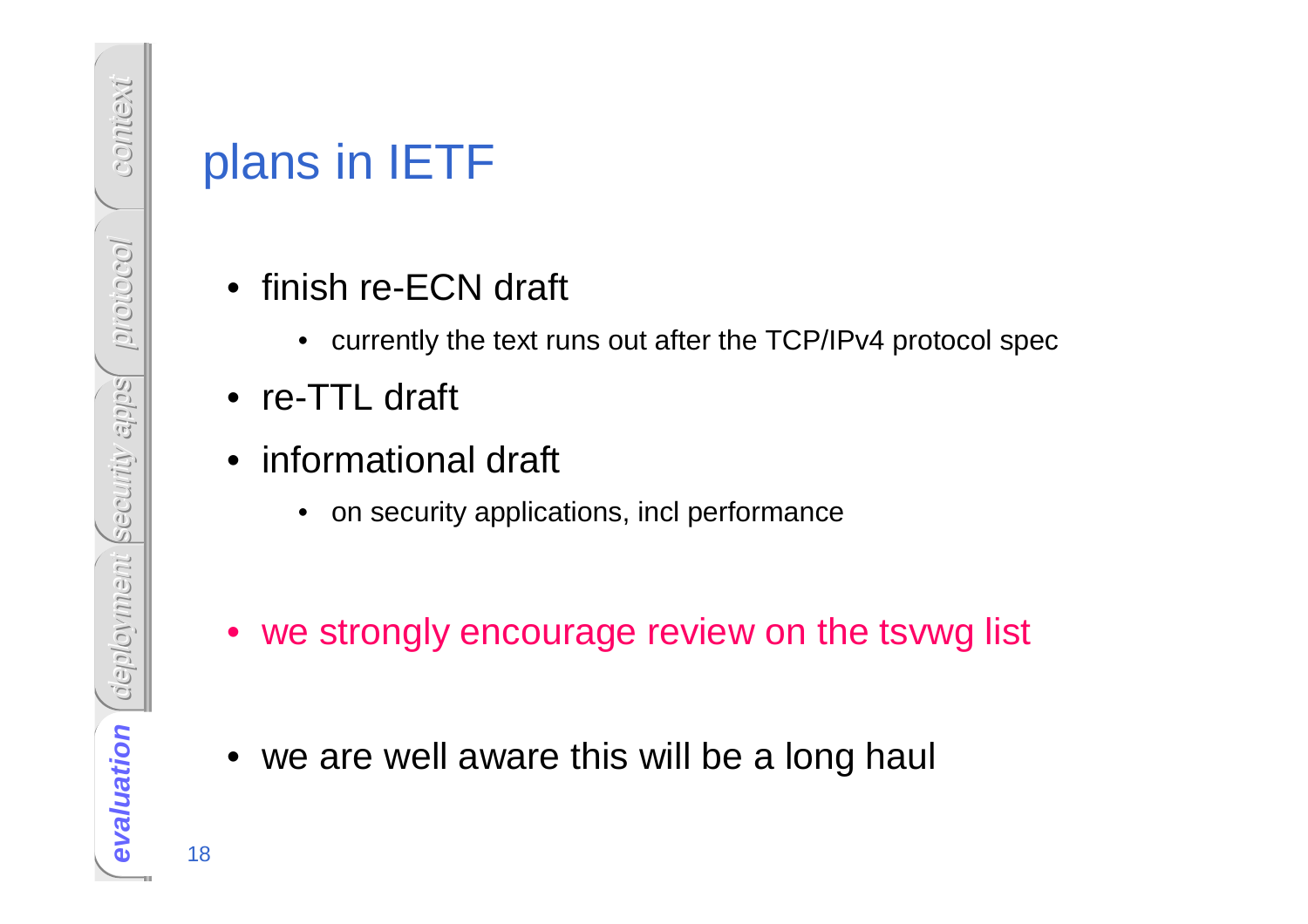# Re-ECN:Adding Accountability for Causing Congestion to TCP/IP

draft-briscoe-tsvwg-re-ecn-tcp-00.txt





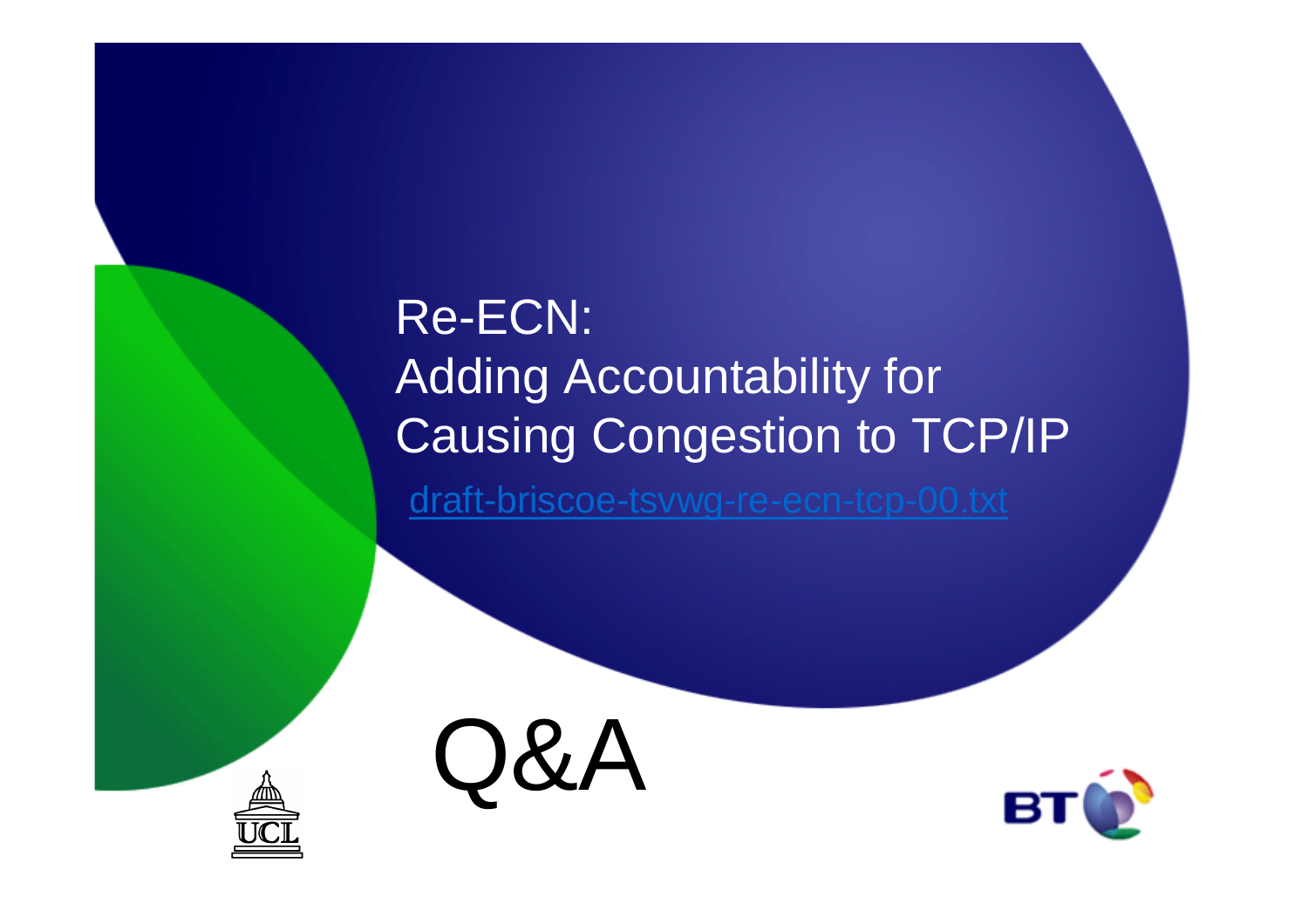# path congestion typically at both edges





- • congestion risk highest in access nets
	- $\bullet$ cost economics of fan-out
- • but small risk in cores/backbones
	- $\bullet$ failures, anomalous demand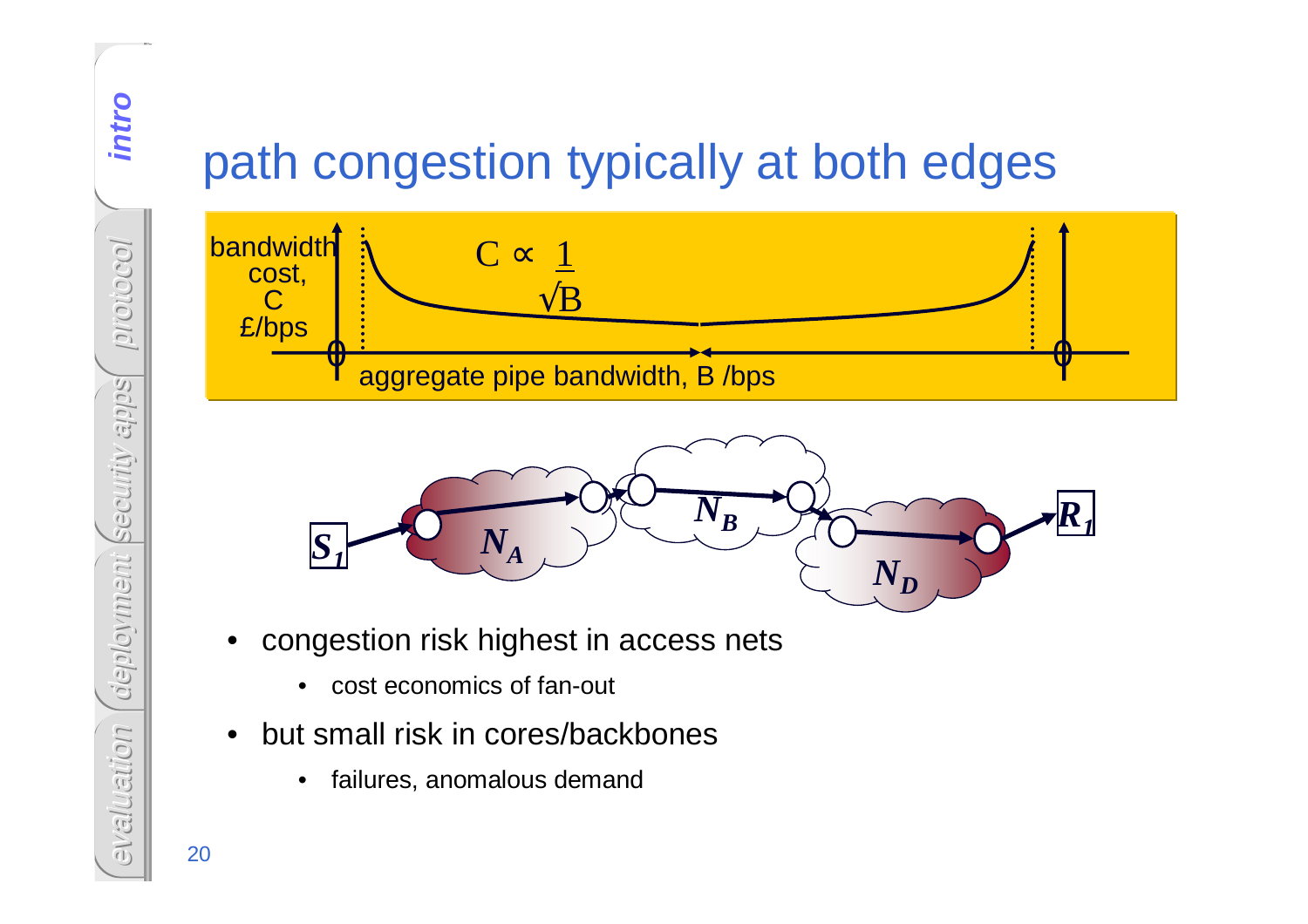# Example 1<br>
Some ECT(0)<br>
Some ECT(0)<br>
CET(0)<br>
CET(1)<br>
CET(1)<br>
CET(1)<br>
CET(1)<br>
CET(1)<br>
CET(1)<br>
CET(1)<br>
CET(1)<br>
CET(1)<br>
CET(1)<br>
CET(1)<br>
CET(1)<br>
CET(1)<br>
CET(1)<br>
CET(1)<br>
CET(1)<br>
CET(1)<br>
CET(1)<br>
CET(1)<br>
CET(1)<br>
CET(1)<br>
CET(1)<br> for losing<br> **some**  $\text{ECT}(0)$   $\boxed{\text{ECT}(0)}$   $\text{ECT}(1)$ *0 …i… <sup>n</sup>index 3.00%*resource **ECT(0)CECountCE** *in TCP3.09% 3.00% inflate to*

- -
	-
	-
- - hides second and subsequent **CE** per RTT
	- $\bullet$  new **CE** counter technique in draft
		- –uses three flags in TCP options as a 3-bit **CountCE** counter, modulo 8
		- still safe against pure ACK losses if ack  $\prime$  d seqno gap  $\geq$  8, assume all missed ACKs marked

context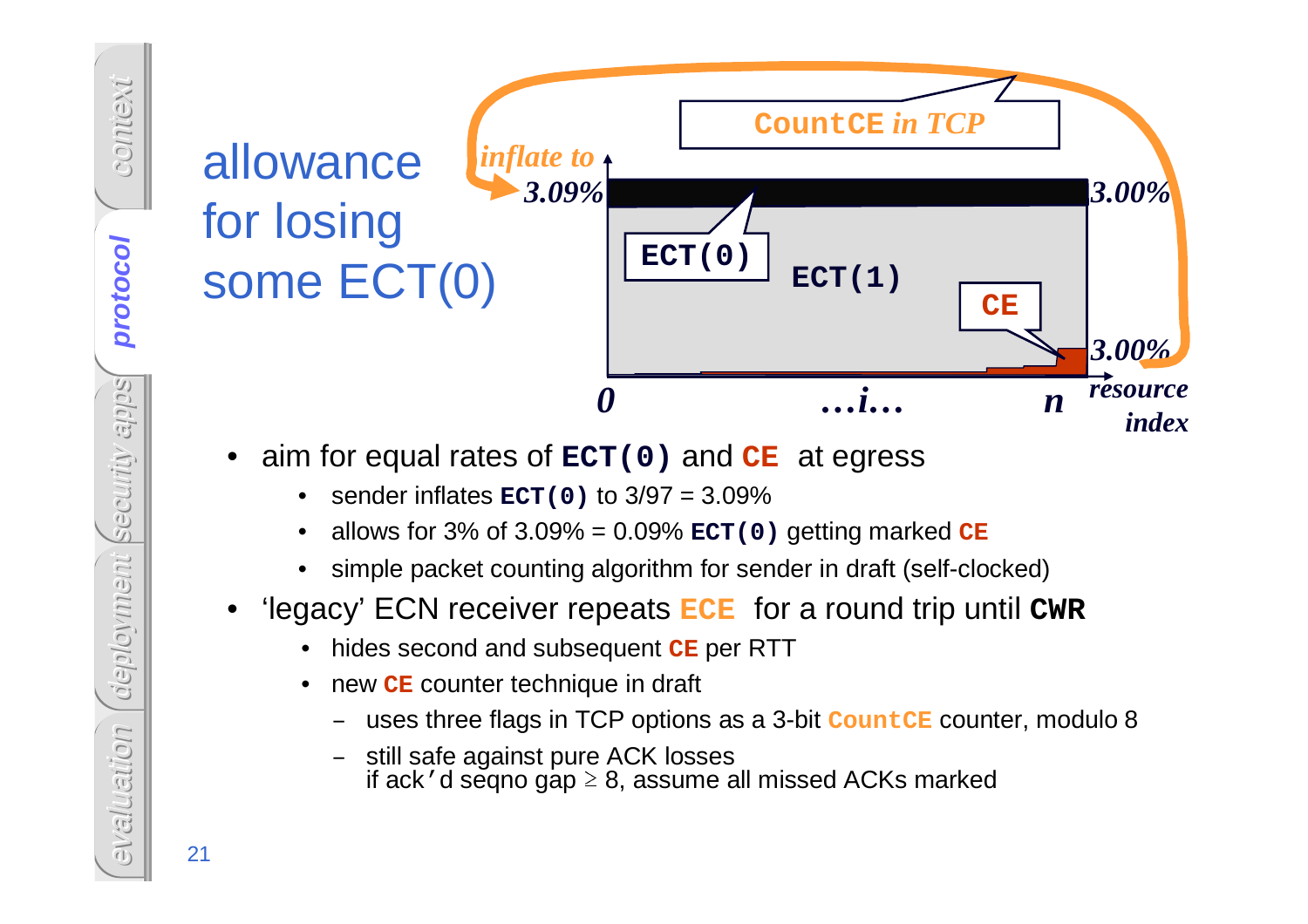- re-ECN capability handshake in draft
- feedback established (FE) flag in IPv4 header or IPv6 extension
	- future-proofing if short flows or single datagrams dominate traffic mix
	- set by sender, used by re-ECN applications
	- leave FE=0 at flow start
	- if packet has FE=0 don't include its ECN marking in bulk averages
	- bit 48 (Currently Unused) flag in IPv4 header?
- getting feedback established, general idea for TCP
	- start with **ECT(0)** (be conservative until feedback established)
	- only set FE=1 on packets released by feedback
		- packets 2 and 6, 8, 10 etc during slow-start (assuming init window =4)
		- once in congestion avoidance, set FE=1 on all packets
- •guidelines for adding re-ECN to other transports in draft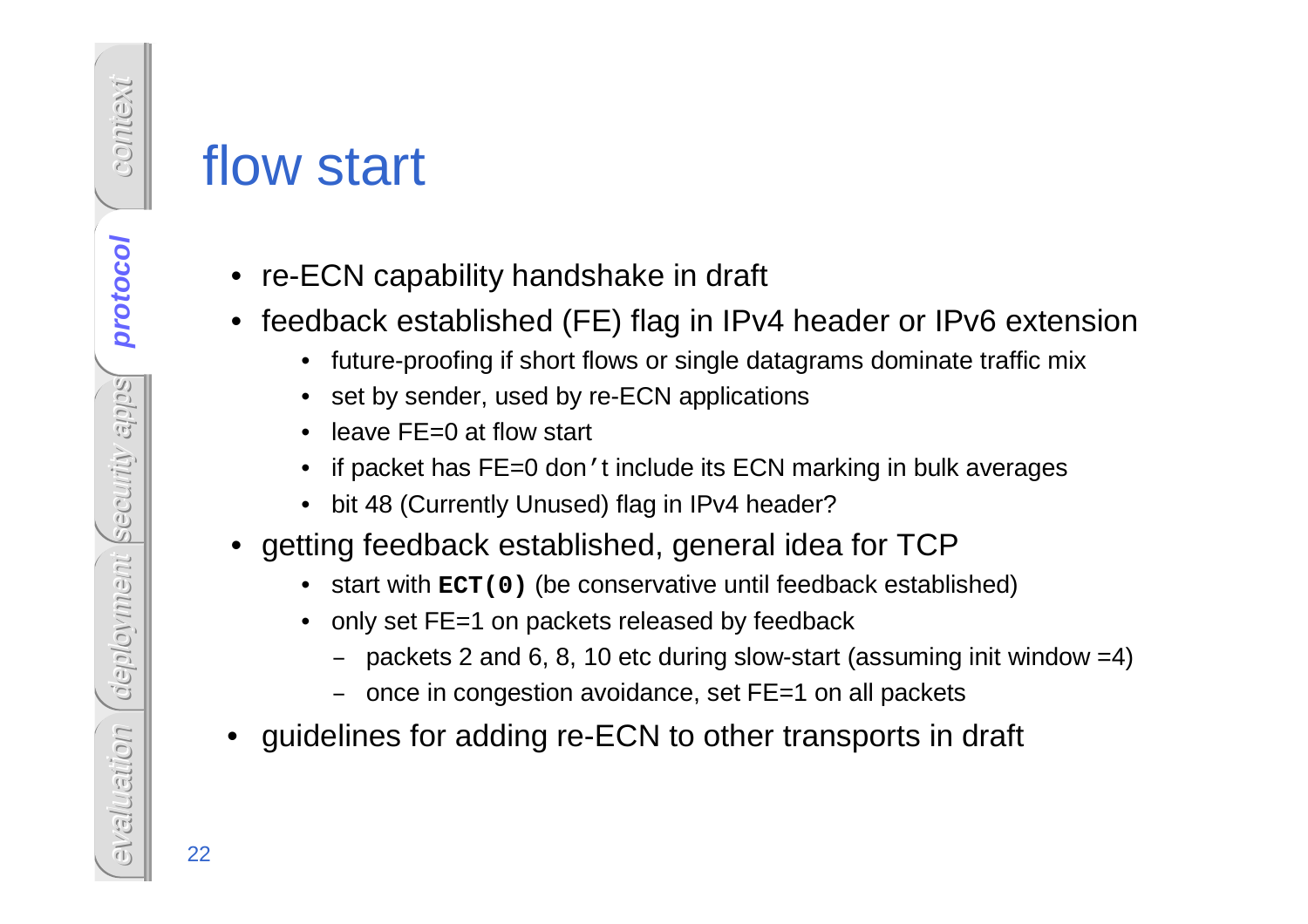# inter-domain accountability for congestion

- metric for inter-domain SLAs or charges
	- •bulk volume of ECT(0)less bulk volume of CE
	- •measure of downstream congestion allowed by upstream nets
	- •volume charging tries to do this, but badly
	- • aggregates and deaggregates precisely to responsible networks
		- ££ upstream networks that do nothing about policing, DoS, zombies break SLA or get charged more*0%*re-ECN, *vi 3% 2.6%* $\boldsymbol{\rm N}$ A $\boldsymbol{\rm N}$ B $\boldsymbol{\rm N}$ D*S<sup>R</sup>112.1%*

•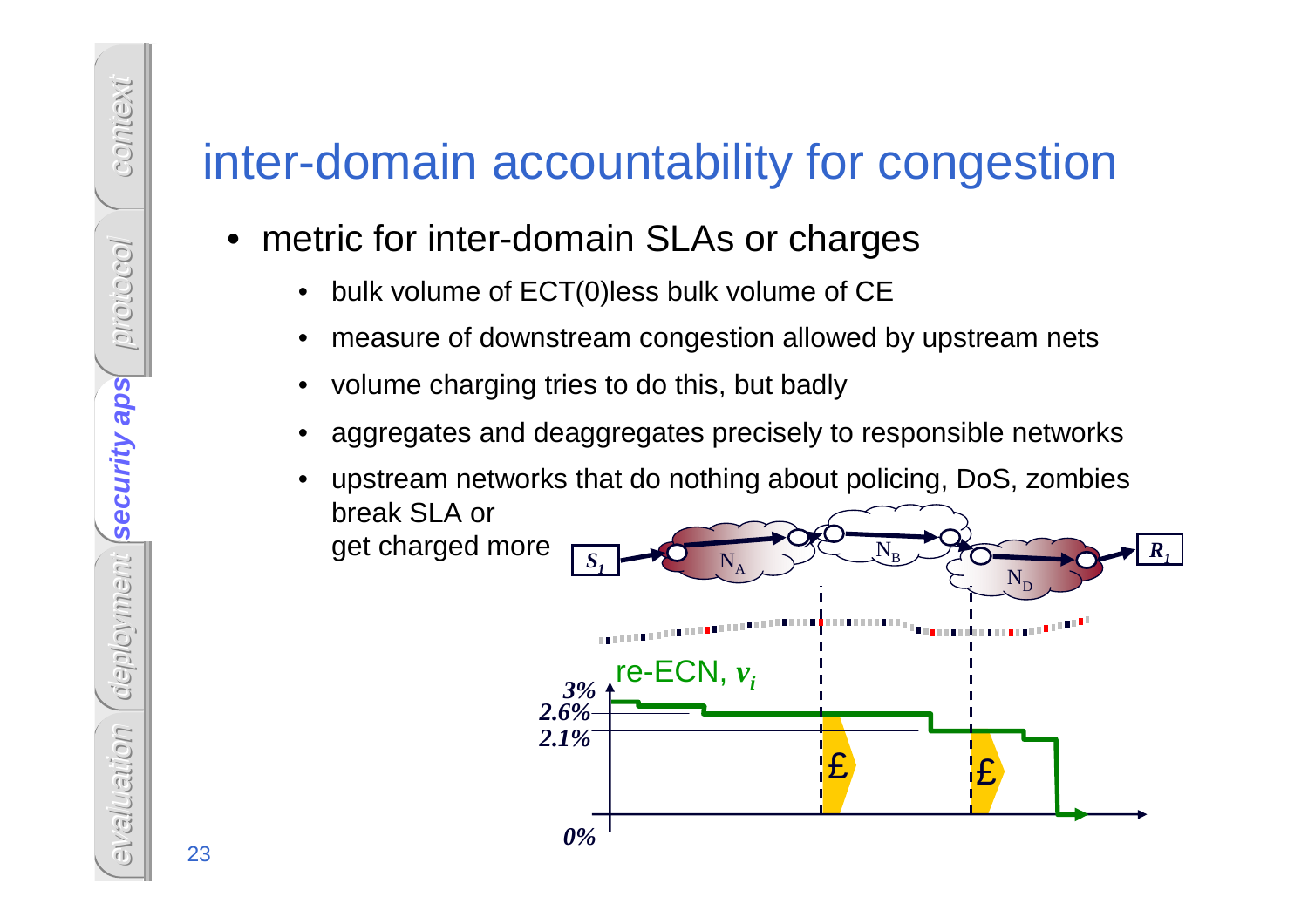# congestion competition – inter-domain routing

- •if congestion  $\rightarrow$  profit for a network, why not fake it?<br>
• unstream networks will route round more highly congested
	- •upstream networks will route round more highly congested paths
	- • $N_A$  can see relative costs of paths to  $R_1$  thru  $N_B$  &  $N_C$
- the issue of monopoly paths•

context

protocol

•incentivise new provision